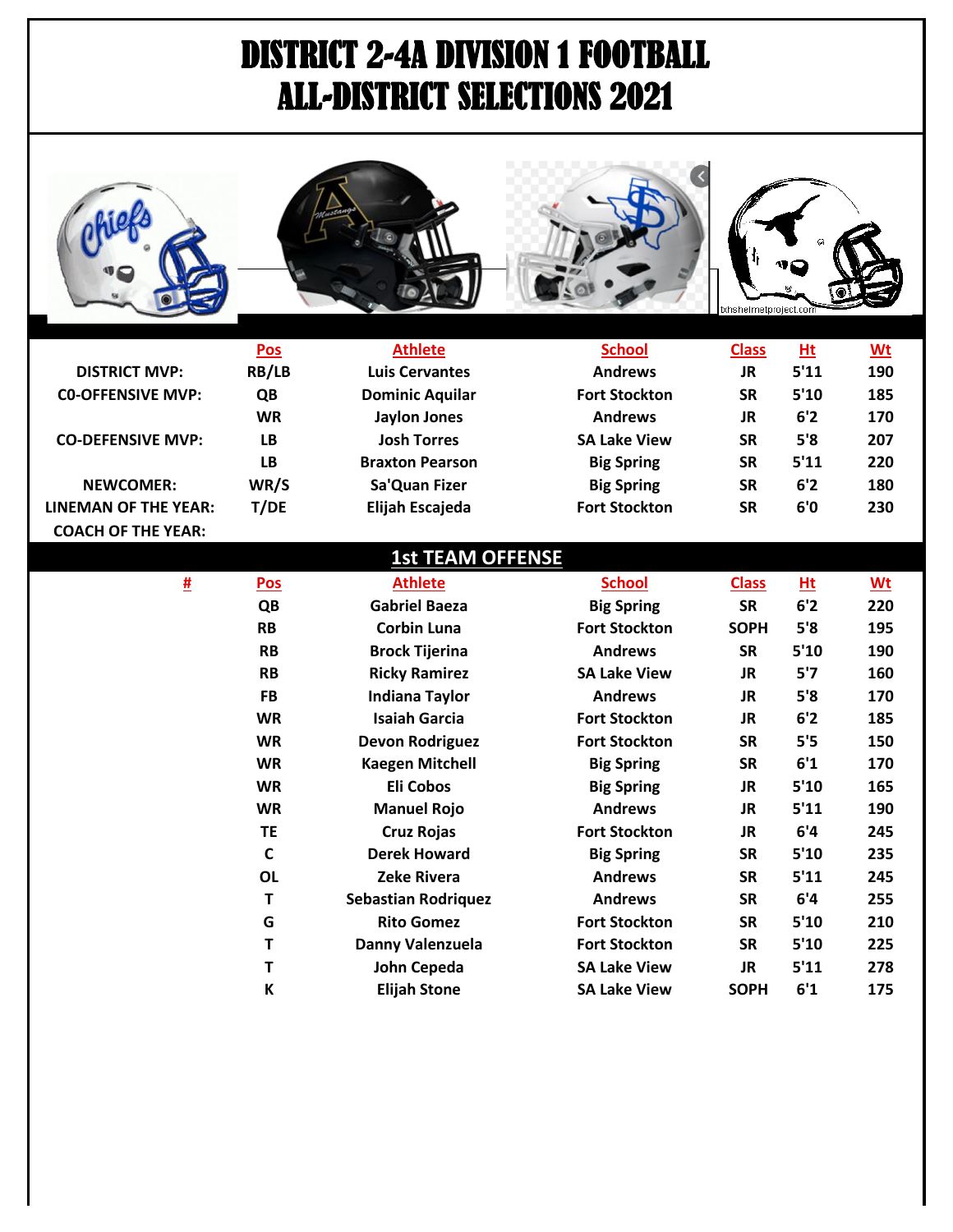|          |              | <b>2ND TEAM OFFENSE</b>  |                      |              |      |           |
|----------|--------------|--------------------------|----------------------|--------------|------|-----------|
| <u>#</u> | Pos          | <b>Athlete</b>           | <b>School</b>        | <b>Class</b> | Ht   | <u>Wt</u> |
|          | QB           | Jacob Chappa             | <b>SA Lake View</b>  | <b>SR</b>    | 5'7  | 140       |
|          | QB           | <b>EJ Lopez</b>          | <b>Andrews</b>       | <b>JR</b>    | 6'1  | 165       |
|          | <b>RB</b>    | <b>Isaiah Holloway</b>   | <b>Big Spring</b>    | <b>SR</b>    | 5'10 | 180       |
|          | <b>RB</b>    | <b>Isaiah Velasquez</b>  | <b>Fort Stockton</b> | <b>SOPH</b>  | 5'10 | 195       |
|          | <b>RB</b>    | <b>Alyn Salazar</b>      | <b>SA Lake View</b>  | <b>SR</b>    | 5'6  | 160       |
|          | <b>FB</b>    | Jaydrien Ramirez         | <b>Fort Stockton</b> | <b>JR</b>    | 5'7  | 185       |
|          | <b>WR</b>    | <b>Wyatt Henry</b>       | <b>SA Lake View</b>  | <b>SOPH</b>  | 5'9  | 148       |
|          | <b>WR</b>    | <b>Davashtian Manley</b> | <b>SA Lake View</b>  | <b>JR</b>    | 5'11 | 230       |
|          | <b>WR</b>    | <b>Shawn Parker</b>      | <b>Andrews</b>       | JR           | 6'3  | 170       |
|          | <b>WR</b>    | <b>Gehrig Morris</b>     | <b>Andrews</b>       | <b>JR</b>    | 6'0  | 160       |
|          | <b>TE</b>    | <b>Antonio Ronquillo</b> | <b>SA Lake View</b>  | <b>SR</b>    | 5'11 | 297       |
|          | $\mathsf{C}$ | Julian Leyva             | <b>Fort Stockton</b> | <b>SOPH</b>  | 6'2  | 235       |
|          | G            | Karl Karabanoff          | <b>Big Spring</b>    | <b>SR</b>    | 5'10 | 180       |
|          | Τ            | <b>Nicholas Garcia</b>   | <b>Big Spring</b>    | <b>JR</b>    | 6'3  | 220       |
|          | G            | <b>Alex Alcantar</b>     | <b>SA Lake View</b>  | <b>JR</b>    | 5'8  | 228       |
|          | Τ            | <b>Cole Flora</b>        | <b>Andrews</b>       | <b>SR</b>    | 6'2  | 200       |
|          | G            | <b>Gilbert Lopez</b>     | <b>Andrews</b>       | <b>SR</b>    | 5'10 | 205       |
|          | K            | <b>Manuel Rojo</b>       | <b>Andrews</b>       | <b>JR</b>    | 5'11 | 190       |

|   |            | <b>1ST TEAM DEFENSE</b> |                      |              |      |                           |  |
|---|------------|-------------------------|----------------------|--------------|------|---------------------------|--|
| 亜 | Pos        | <b>Athlete</b>          | <b>School</b>        | <b>Class</b> | Ht   | $\underline{\mathsf{wt}}$ |  |
|   | <b>DL</b>  | <b>Zeke Rivera</b>      | <b>Andrews</b>       | <b>SR</b>    | 5'11 | 245                       |  |
|   | <b>DL</b>  | David Zamora            | <b>Andrews</b>       | <b>SR</b>    | 6'1  | 230                       |  |
|   | <b>DL</b>  | Danny Valenzuela        | <b>Fort Stockton</b> | <b>SR</b>    | 5'10 | 225                       |  |
|   | DL         | Juan Ortiz              | <b>SA Lake View</b>  | JR.          | 5'8  | 280                       |  |
|   | LB         | <b>Isaiah Holloway</b>  | <b>Big Spring</b>    | <b>SR</b>    | 5'10 | 180                       |  |
|   | LB         | Jaxon Lawdermilk        | <b>Andrews</b>       | <b>JR</b>    | 5'11 | 220                       |  |
|   | LB         | <b>Shawn Parker</b>     | <b>Andrews</b>       | <b>JR</b>    | 6'3  | 170                       |  |
|   | LB         | <b>Daren Ureste</b>     | <b>Fort Stockton</b> | JR.          | 5'7  | 165                       |  |
|   | LB         | <b>Shane Velasquez</b>  | <b>Fort Stockton</b> | <b>SR</b>    | 5'10 | 165                       |  |
|   | <b>SEC</b> | <b>Hagen Tuck</b>       | <b>Andrews</b>       | <b>JR</b>    | 5'9  | 160                       |  |
|   | <b>SEC</b> | <b>Isaiah Garcia</b>    | <b>Fort Stockton</b> | <b>JR</b>    | 6'2  | 185                       |  |
|   | <b>SEC</b> | <b>Keagen Mitchell</b>  | <b>Big Spring</b>    | <b>SR</b>    | 6'1  | 170                       |  |
|   | <b>SEC</b> | Eli Cobos               | <b>Big Spring</b>    | JR.          | 5'10 | 165                       |  |
|   | P          | <b>Zeke Rivera</b>      | <b>Andrews</b>       | <b>SR</b>    | 5'11 | 245                       |  |
|   |            |                         |                      |              |      |                           |  |